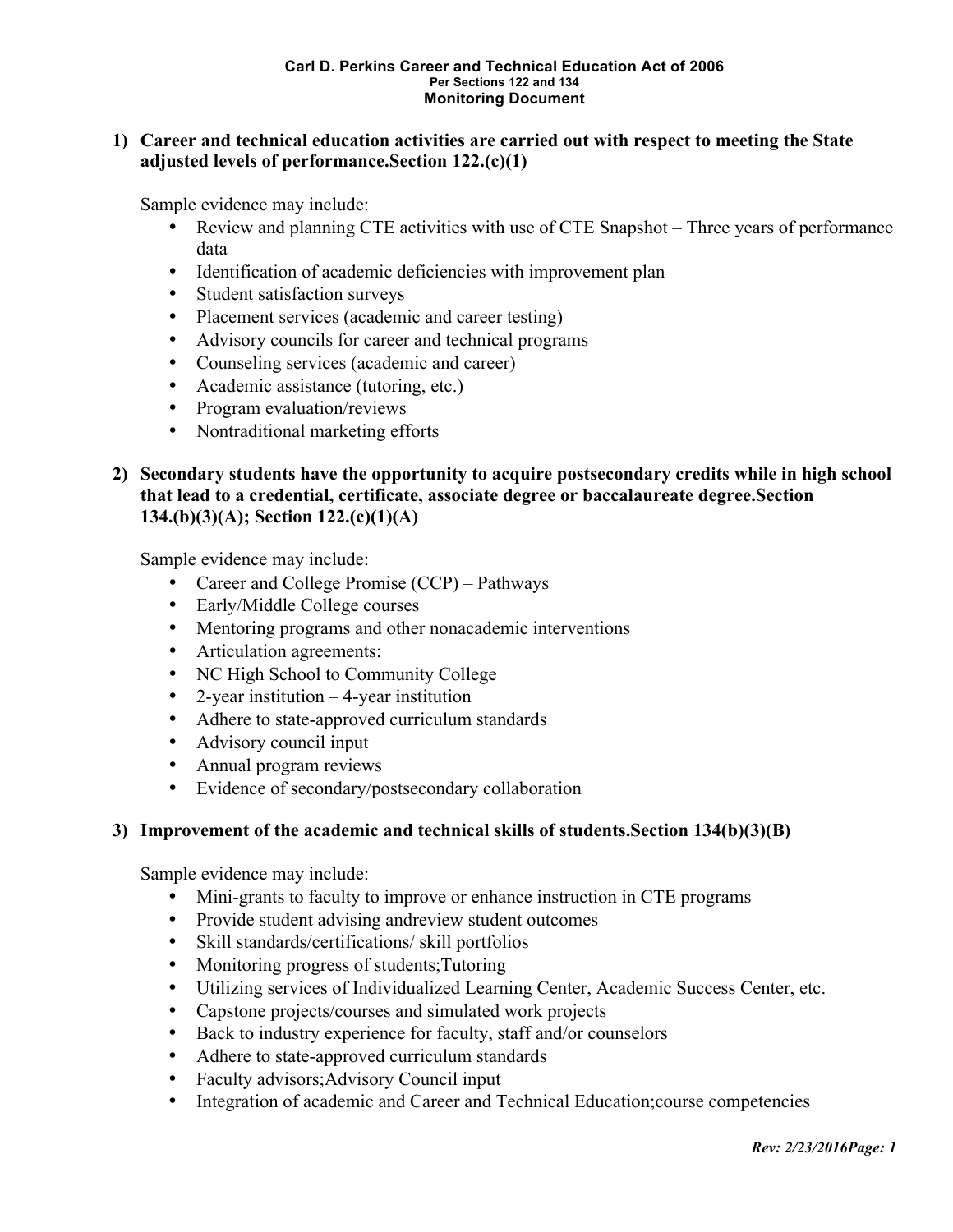## **4) Students are provided with strong experience in and understanding of all aspects of an industry.Section 134(b)(3)(c)**

Sample evidence may include:

- Work experience through: cooperative education, apprenticeshipsinternships/clinical, shadowing
- Classroom business industry speakers on local trends andworkplace developments
- Career counseling; NCWorks resources
- Job fairs
- Field trips to andappropriate business/industry sites
- Faculty have the appropriate work experience in all aspects of industry and/or opportunities for skill upgrade
- CTE Clusters have active advisory councils
- Faculty build partnerships with area high school CTE instructors
- Business partners
- Evidence of employer engagement

## **5) Career and technical education students are taught to the same challenging academic standards as are all other students.Section 134(b)(3)(D)**

Sample evidence may include:

- Competency-based instruction with learning outcomes
- Level of expected performance is consistent among courses of study
- Program standards
- Enrolling technical degree students in academic courses with college transfer students
- Student progress is closely monitored
- Adhere to curriculum standards
- Benchmarking and data analysis
- Identification of students experiencing academic difficulty

## **6) Comprehensive professional development is provided for vocational and technical, academic, guidance, and administrative personnel.Section 134(b)(4)**

- Faculty internships or externships
- Faculty/staff participatein professional development activities to upgrade knowledge in their field
- Release time is provided for professional development
- Return to industry experience is provided for faculty and or staff
- Training opportunities are directly related to teaching subject matter content, career counseling and teachingskills.
- Career/technical faculty training takes place in emerging practices, procedures, and trends.
- Faculty have input into professional development needs
- Use of NC-Net
- Use of the VLC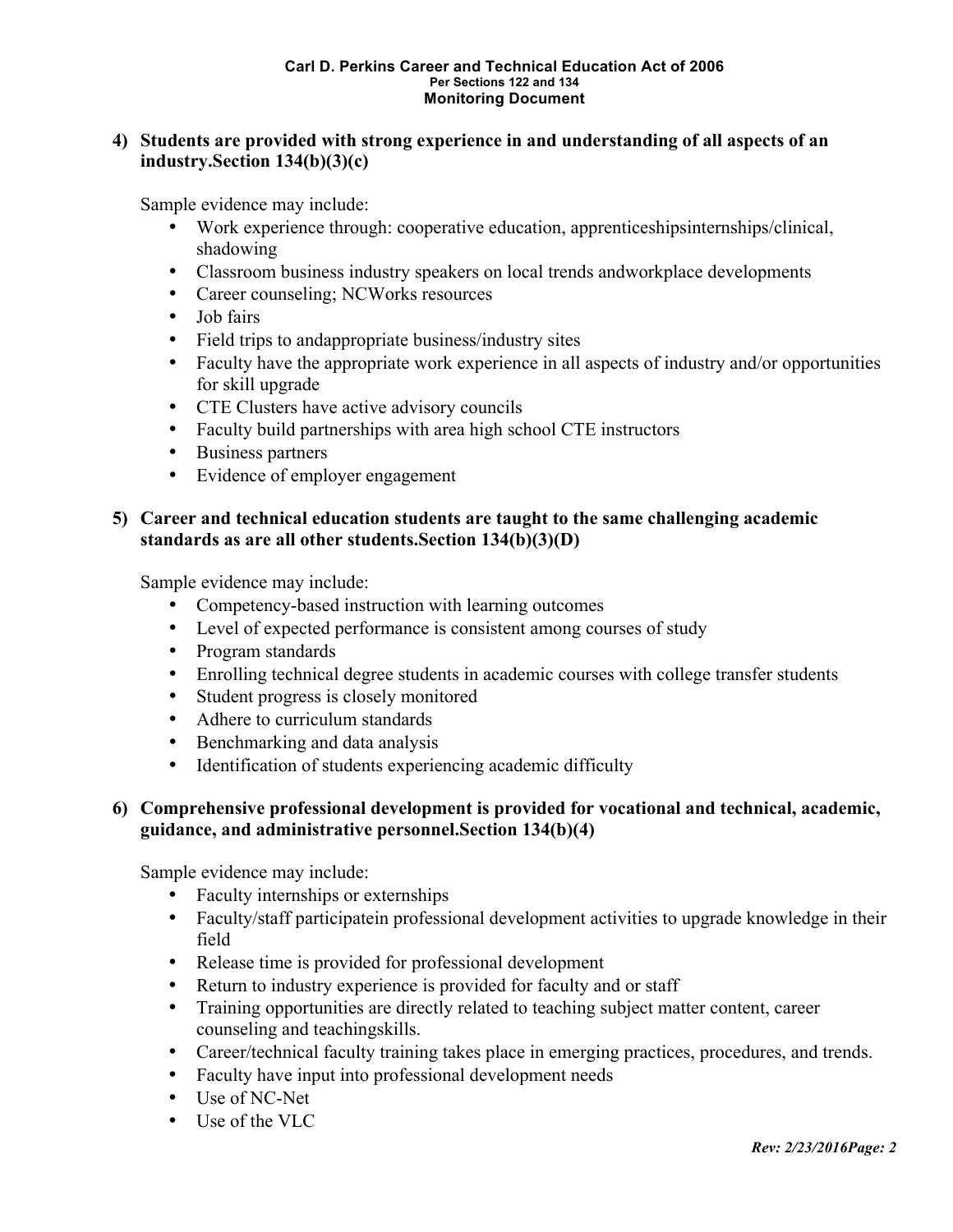**7) Involvement of students, teachers, representatives of business and industry, labor organizations, representatives of special populations, and other interested individuals in the development, implementation, and evaluation of vocational and technical education programs.These individuals and entities are informed about, and assisted in understanding, the requirements of this Act.Section 134. (b)(5)**

Sample evidence may include:

- Active advisory councils
- Partnerships with community agencies
- Periodic surveys of students, employers, faculty and staff to improve program effectiveness
- Information on the Perkins IV legislation provided to CTE program faculty, advisory councils and Board ofTrustees
- Community meetings/conferences with area businesses and industries
- Local Plan is presented to Board of Trustees
- Local needs surveys
- Direct link with business and industry

## **8) Performance is continuously improved through evaluation.Section 134 (b)(7)**

Sample evidence may include:

- Discussion of Perkins Performance Indicators with relevant parties (Board's, advisory groups and college staff)
- Note use of College Accountability Snapshot
- Institutional Effectiveness Plans
- Targeted activities to improve core indicator data
- Professional development for faculty and staff
- Data is evaluated annually and strategies for improvement developed
- Review program size and scope regularly
- Collaborate with local agencies that provide services
- Faculty advising
- Non-completer surveys
- Annual review of CTE Programs of Study and Pathways

## **9) Programs are designed to enable the special populations to meet the performance measures. Section 134(b)(8)(B)**

- Support services such as financial aid, academic counseling, career counseling
- Resources: Computer, Writing Center, & Academic Success Centers
- Employability skills workshops that involve resume writing, interviewing techniques, work ethics, etc.
- Special populations coordinator monitoring academic progress
- Advising Center, tracking retention, course completion
- Referral of students to community agencies as/when needed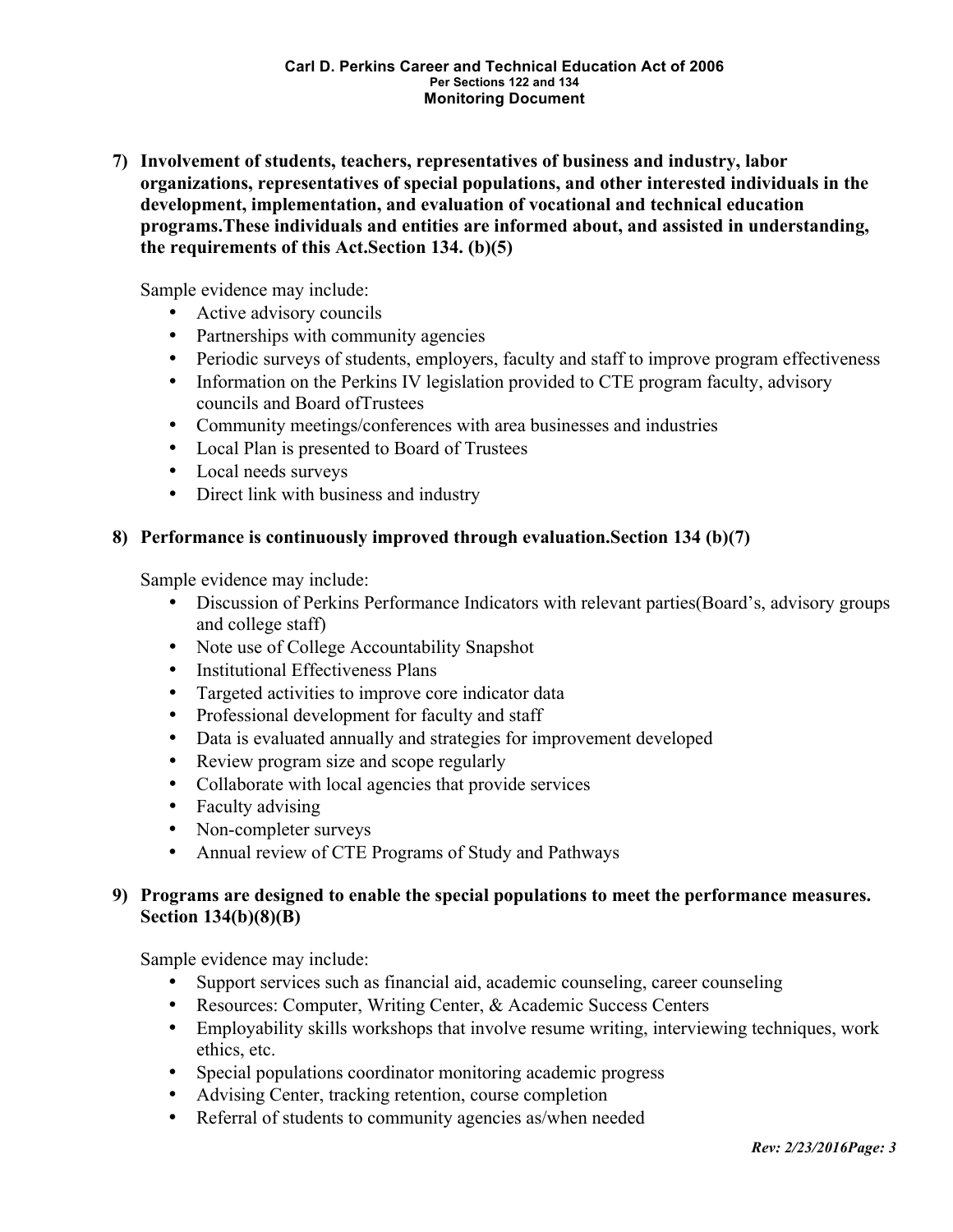- Lunch & Learn or workshops for students (money management, financial aid, interviewing, etc.)
- Childcare assistance
- Provide appropriate technology
- Review Perkins data and direct funding to deficient areas

## **10) Activities are provided to prepare special populations for high skill, high wage, or high demand occupations.Section 134(b)(8)(C)**

Sample evidence may include:

- Career counseling services
- Childcare services, book vouchers, transportation assistance, other financial assistance
- Mentoring/role modeling activities
- Workshops for personal financial literacy, employability skills, etc.
- Orientation/college success courses
- NCWorks services
- Recruitment activities
- Tutoring
- Integration of life and employability skills into curriculum

## **11)Individuals who are members of the special populations are not discriminated against on the basis of their status as members of the special populations.Section 134(b)(8)(A)**

- Disseminate non-discrimination policies and procedures through the catalog, student and faculty handbooks
- Provide for liaison activities with area agencies dealing with special populations
- Staffperson knowledgeable of disability laws and issues that impact students
- Coordination of resources and services through student services office
- Support services available
- In-service training for faculty and staff on issues relevant to special populations
- Academic and career counseling for special population students
- Supportive personnel and auxiliary aidis available forCTE students with disabilities
- Equal access and opportunities available to CTE students with success in programs as appropriate
- Periodic needs assessment of special populations
- Student grievance policies (non-academic)
- Special populations students evaluate college's effectiveness in providing services
- Collaboration with WIOA and other applicable services of DHHS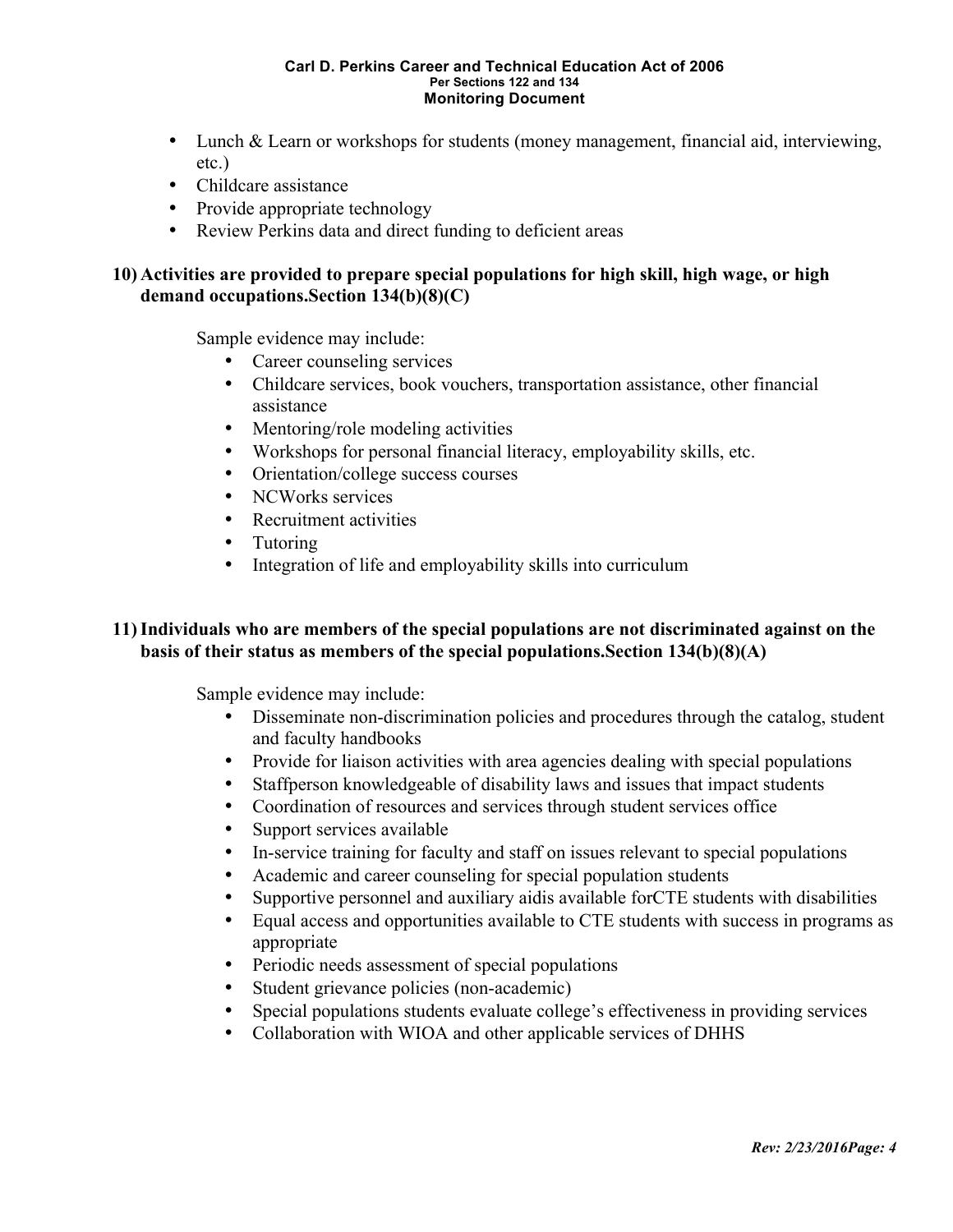## **12) Funds are used to promote preparation for nontraditional fields.Section 134(b)(10)**

Sample evidence may include:

- Counseling, workshops, seminars for students enrolled in nontraditional programs
- Meet with nontraditional students during semester
- Procedures to allow and encourage students to enter non-traditional programs
- Career Exploration services
- Career guidance materials with focus on nontraditional careers
- Sensitivity training for faculty, staff, and students
- Recruitment efforts for nontraditional programs
- Staff presence at local One-Stop center to advance knowledge of and interest in nontraditional training areas
- Monitor progress of nontraditional students
- Available support groups/services for students participating in nontraditional courses
- Career planning
- Financial assistance (childcare, transportation, tuition, etc.)
- Professional development
- Evidence of directed activities in non-traditional courses as identified by NAPE

# **13) Career guidance and academic counseling is provided to career and technical education students, including linkages to future education and training opportunities.Section 134.(b)(11)**

Sample evidence may include:

- Career workshops for students
- Academic skills workshops for students
- College academic advisement
- Career testing and advisement
- Faculty provide academic advisement
- Faculty receive academic advising training
- Articulation agreements with four-year institutions
- Job fairs
- University fairs
- Career library
- Use of the Career Cluster Guide
- Professional development with secondary CTE counselors and employers

## **14) Efforts are made to recruit and retain career and technical education faculty, career guidance and academic counselors, non-traditional faculty. Section 134.(b)(12)(a)**

- Advertising of CTE job announcements in appropriate venues
- Create job descriptions that require demonstrated sensitivity and experience with special populations, as needed
- Professional development opportunities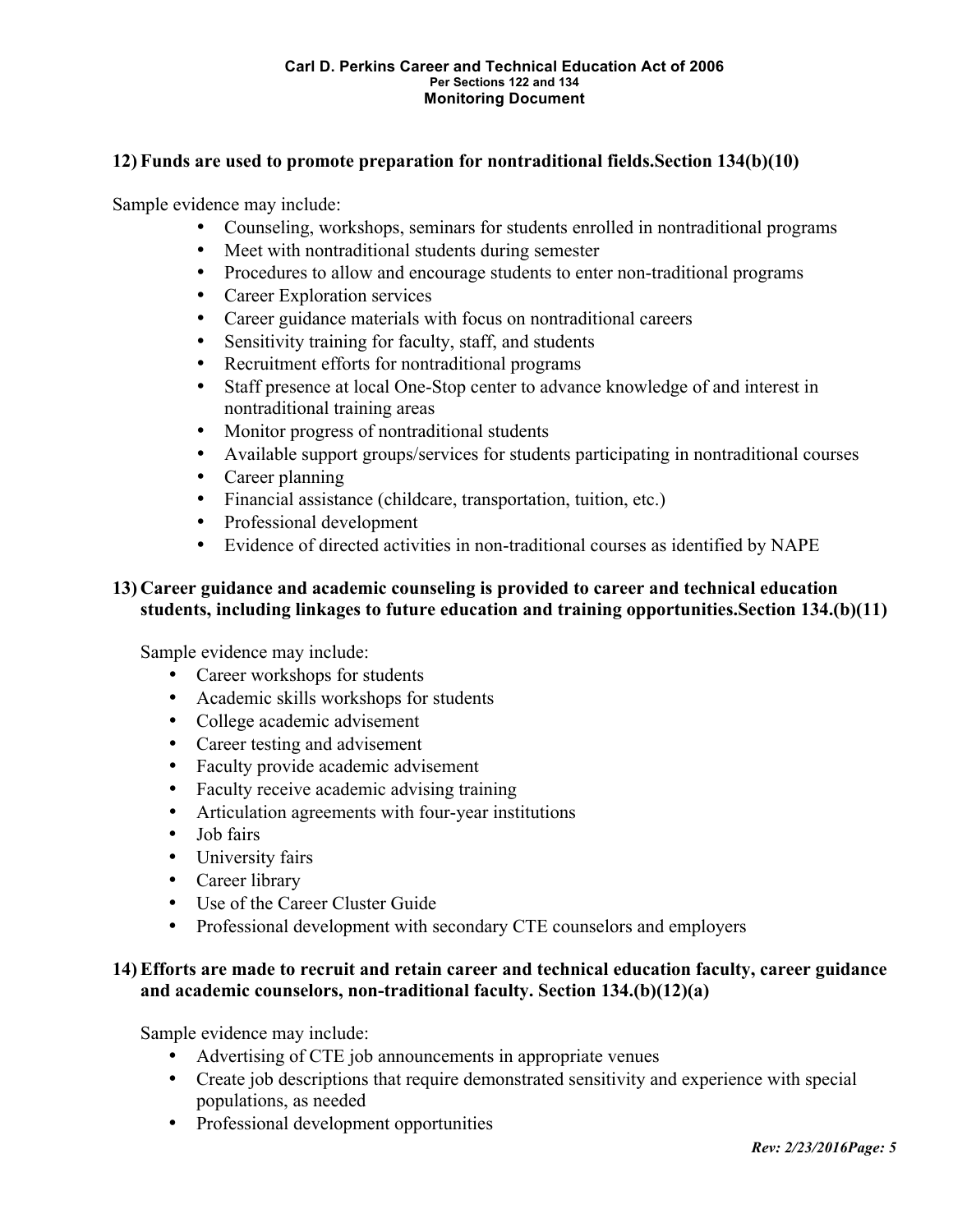- Probationary requirements
- Specialized training
- Mentoring
- Annual faculty survey to identify and address issues with morale, attitudes, etc.
- Salary adjustments
- Marketing materials show diversity

#### **15) Efforts are made to improve the transition to teaching from business and industry.Section134.(b)(12)(a)**

Sample evidence may include:

- Professional development
- Faculty orientation, including adjuncts
- Mentoring
- Classroom observation
- New faculty assigned fewer contact hours to allow more planning time
- Internships and externships

## **16) Process to review career and technical education programs and identify and adopt strategies to overcome barriers that result in lowering rates of access to or lowering success in the programs for special populations.**

- Plan to identify barriers to Access and Success
- Strategies to improve student access and success.
- Identify CTE special populations enrolled in CTE courses and outreach with WIOA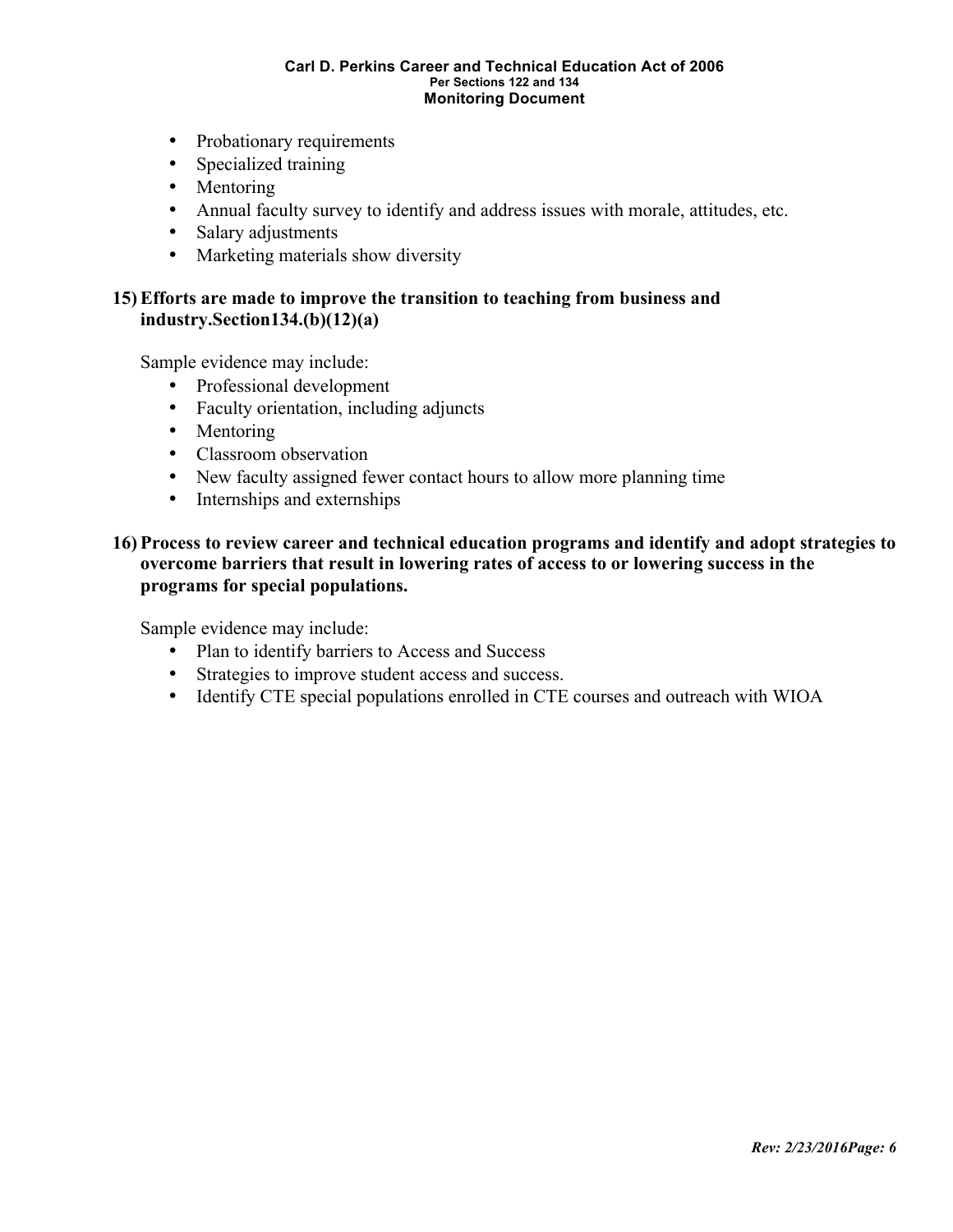BudgetExpenditures

Review of goods and services expenditures that supplement CTE activities Random selection of 10% of the total \$ value of goods, services, and equipment purchased.

| Equipment,         | Acquisition   Cost | CTE ProgramUse | Supplement<br>or Supplant |
|--------------------|--------------------|----------------|---------------------------|
| Goods, or Services | Date               |                |                           |
|                    |                    |                |                           |
|                    |                    |                |                           |
| $\overline{2}$     |                    |                |                           |
| 3.                 |                    |                |                           |
| 4.                 |                    |                |                           |
| 5.                 |                    |                |                           |
| 6.                 |                    |                |                           |
| 7.                 |                    |                |                           |
| 8                  |                    |                |                           |

Review of Equipment Expenditures in Excess of \$25,000 for Debarment

| Equipment   | Acquisition | Cost | Fixed    | CTE/Program | Debarred |
|-------------|-------------|------|----------|-------------|----------|
| Description | Date        |      | Asset    |             | Vendor   |
|             |             |      | ID or    |             | Y/N      |
|             |             |      | Serial # |             |          |
| .,          |             |      |          |             |          |
| ∠.          |             |      |          |             |          |
| J.          |             |      |          |             |          |

Overall Budget Comments: Note attached appropriate documentation

**Staff** 

Staff time on CTE activities

Random selection of 10% of the staff funded in whole or in part by this grant.

| <b>Staff Name</b> | $\frac{0}{0}$ | <b>Outline CTE Activities</b> | Time Sheet   Evidence |           |
|-------------------|---------------|-------------------------------|-----------------------|-----------|
|                   | <b>CTE</b>    |                               | Documenta             | to        |
|                   |               |                               | tion                  | Supplemen |
|                   |               |                               |                       | t or      |